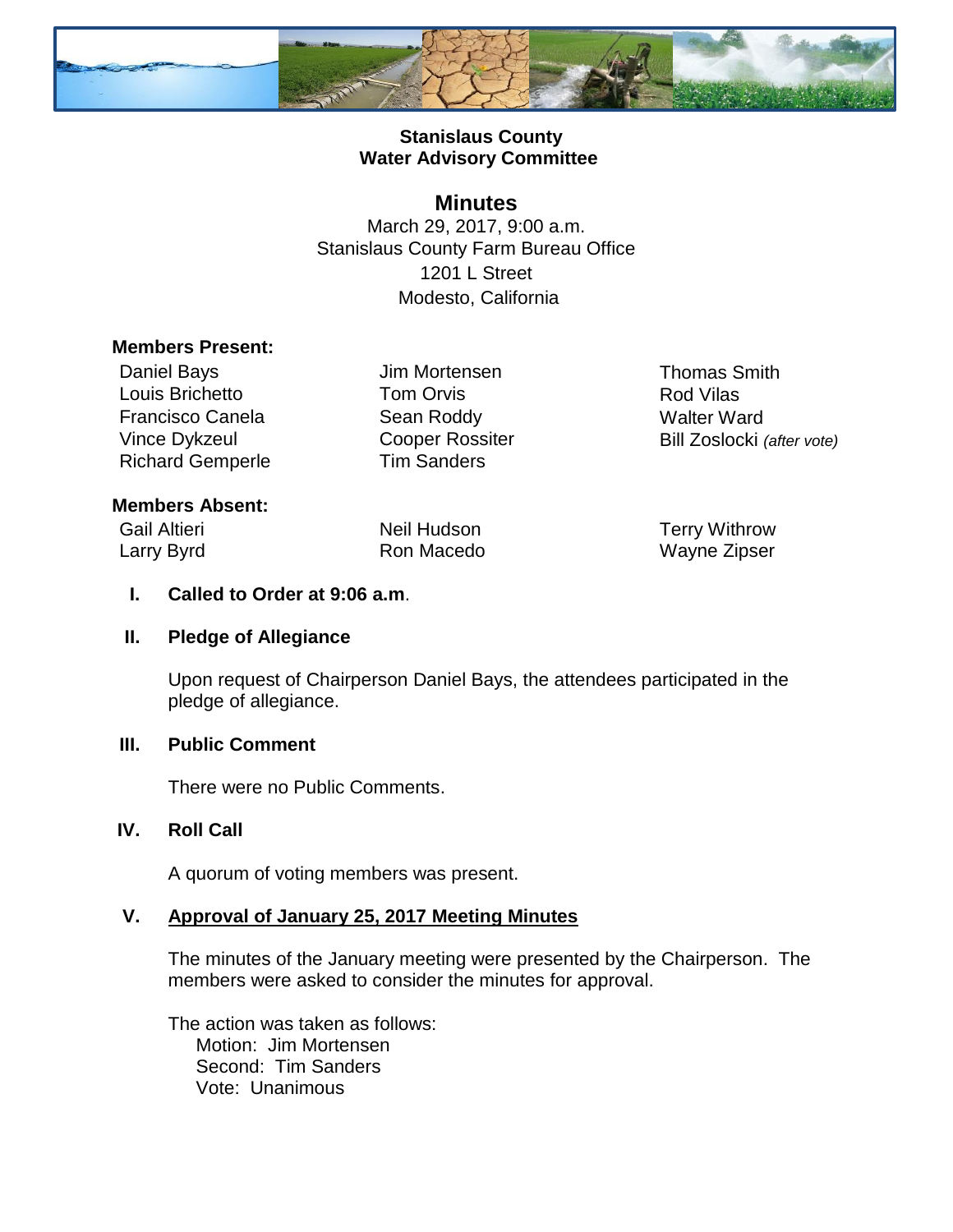# **VI. 2017 Flood Response and Preparedness (Dale Skiles, Office of Emergency Services, Stanislaus County)**

Dale Skiles provided a summary of the emergency flood conditions that arose in Stanislaus County during the mid to late February, 2017 timeframe. The emergency spillway gates were opened at Don Pedro for only the second time in the New Don Pedro Dam's 46 year history. Chief Skiles further described the following efforts:

- The Stanislaus County Office of Emergency Services (OES) developed a response contingency plan once it knew that large volumes of water would be released to the local river channels, in particular down the Tuolumne River through Modesto.
- The Emergency Operations Center (EOC) was activated 24/7 where the various tools and processes were used to monitor and coordinate efforts.
- Stanislaus County OES coordinated response and decision making with the US Army Corps of Engineers, the State Department of Water Resources, CAL OES and the Turlock & Irrigation districts. Stanislaus County also communicated and coordinated with Merced, Tuolumne and San Joaquin counties.
- Stanislaus County also coordinated the flood recovery process with Cal OES and the Federal Emergency Management Agency.

Chief Skiles further warned that all citizens needed to pay close attention to information as it is made available further into the spring and summer as we can readily expect local river conditions to be running high and cold given the wet winter that we have experienced and the very large snowpack that has developed. The spring runoff (snowmelt season) is predicted to last at least through the month of July and into August.

## **VII. Sustainable Groundwater Management Act (SGMA) Update and Groundwater Sustainability Agency Formation (Walter Ward, Water Resources Manager, Stanislaus County)**

Ward provided the committee members an update regarding local efforts to comply with the Sustainable Groundwater Management Act (SGMA). To date, the following Groundwater Sustainability Agencies (GSAs) have been established, in which Stanislaus County is a member:

- Eastside San Joaquin GSA (Eastern San Joaquin Subbasin)
- Stanislaus & Tuolumne Rivers Groundwater Basin Association GSA (Modesto Subbasin)
- East Turlock Subbasin GSA (Turlock Subbasin)
- West Turlock Subbasin GSA (Turlock Subbasin)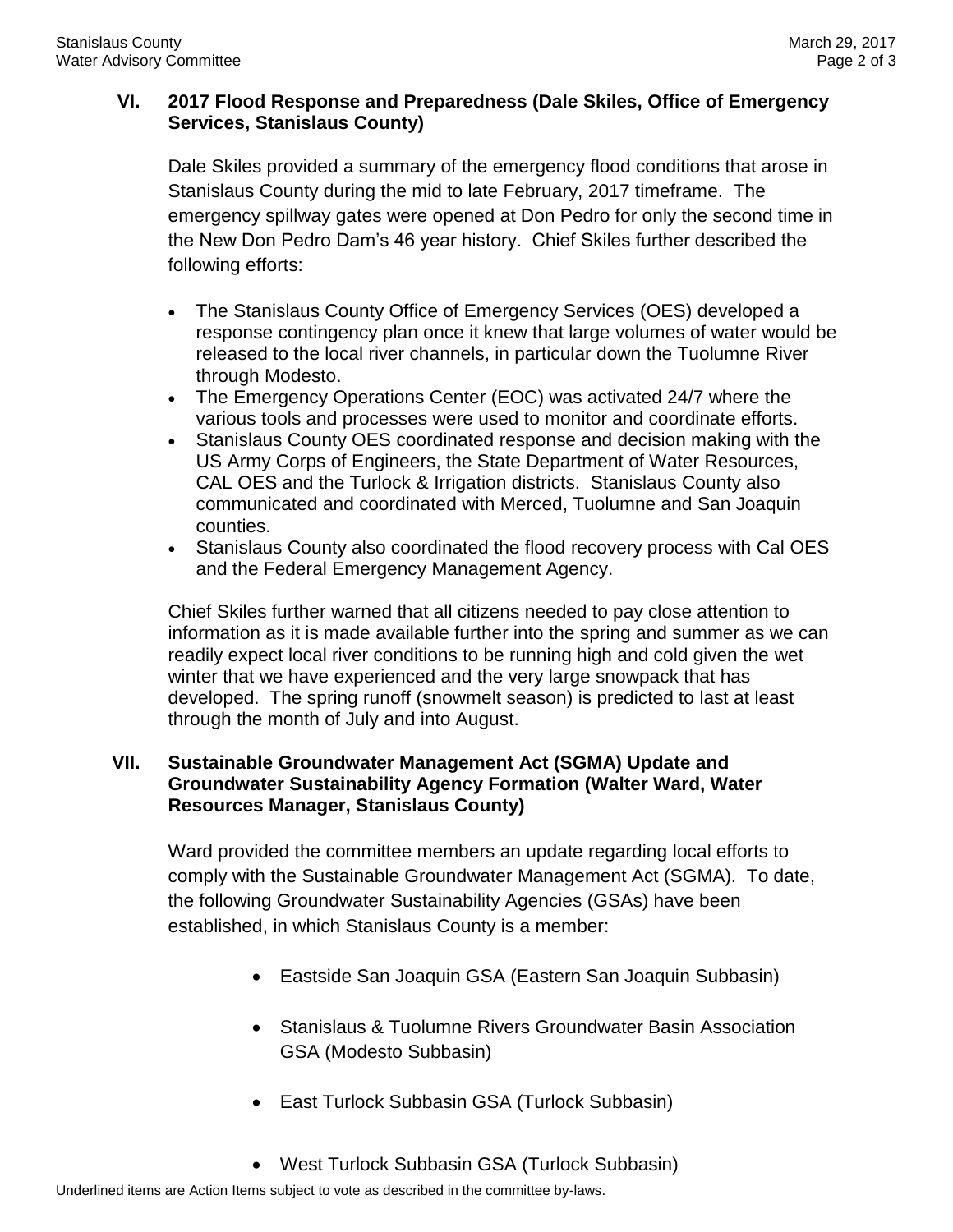Northwestern Delta-Mendota GSA (Delta-Mendota Subbasin)

The proper notification paperwork has been filed with the State Department of Water Resources. The deadline for GSA formation as per SGMA is June 30, 2017. All of these GSAs are now embarked on the preparation of the Groundwater Sustainability Plans that are due in January 2020 (Eastern SJ Subbasin and Delta-Mendota Subbasin) and January 2022 (for both the Modesto and Turlock subbasins).

The full presentation may be found at the following electronic address:

http://www.stancounty.com/er/groundwater/pdf/wac/wac-20170329-present.pdf

## **VIII. Discussion Regarding the State Water Board's Substitute Environmental Document (Ward-All)**

Ward provided a brief review of the status of the written responses to the SED which were due to be submitted to the State Water Board by March 17, 2017. The State Water Board staff still is planning to respond to all comments and bring back a recommendation to their Board before the end of the year. There were no handout materials for this item.

# **IX. Meeting adjourned at 11:01 a.m. Scheduling of Next Meeting:**

Wednesday, May 31, 2017, at 9:00 a.m. Stanislaus County Farm Bureau 1201 L Street Modesto, California

PREPARED BY: ANETTE ARIAS, Administrative Secretary